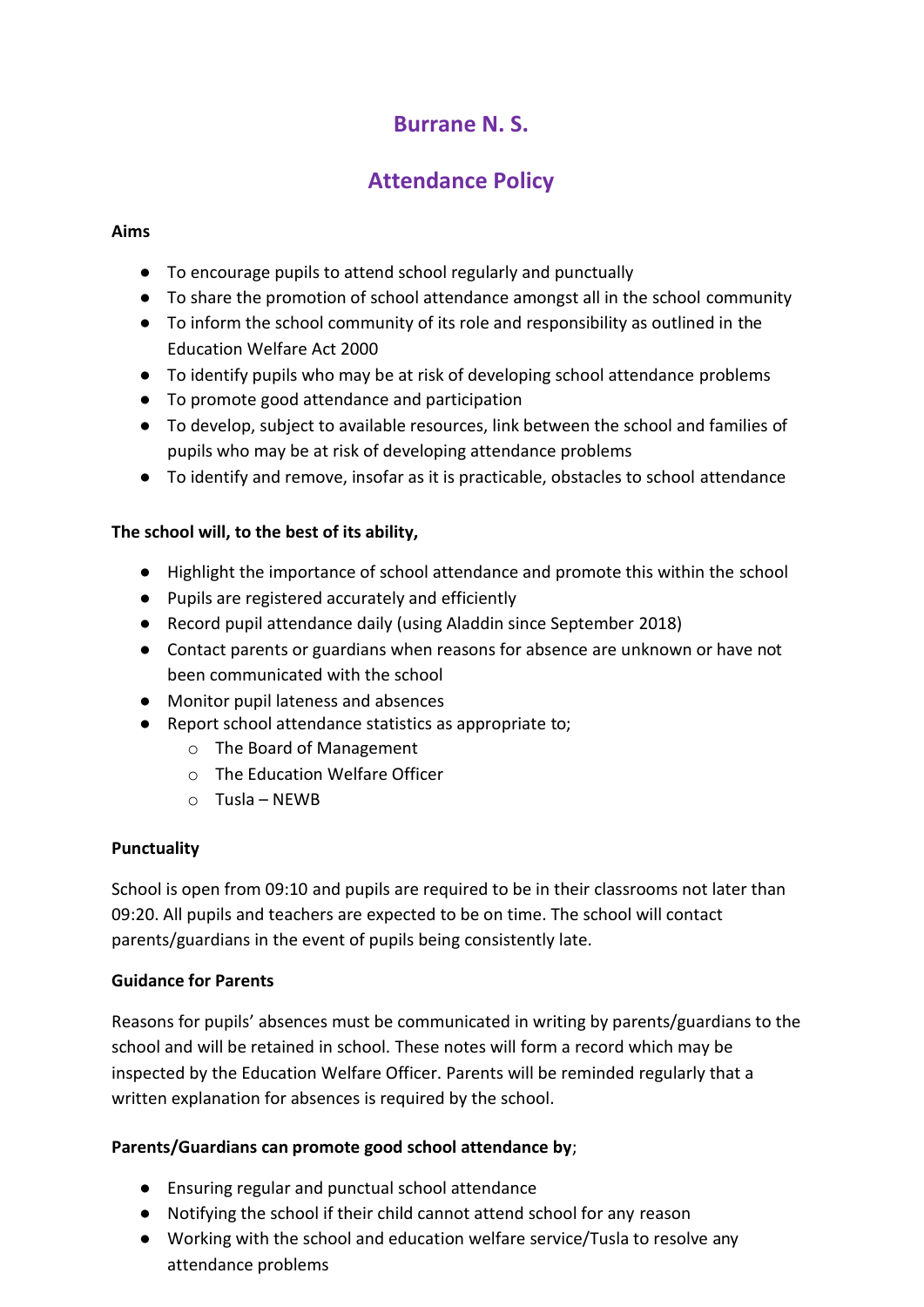- Making sure their child understands that parents support good school attendance
- Discuss planned absences with the school
- Refraining, if at all possible, from taking holidays during school time
- Showing an interest in their child's school day and homework
- Encouraging their child to participate in school activities
- Praising and encouraging their child's achievements
- Instilling in their child, a positive self-concept and a positive sense of self-worth
- Ensuring, insofar as is possible, that their child's appointments are arranged for times outside of school hours
- Contacting the school immediately if they have concerns about absence or other school related matters
- Notifying the school, if their child is to be collected by someone not known to the teacher

#### **Pupils**

- Pupils should be aware of the requirement to attend school regularly
- Pupils should inform their teacher if there is a problem that may lead to their absence
- Pupils should be encouraged to pass on written notes from their parents regarding absences
- Pupils are encouraged to pass on notes handed out in school to their parents in a timely fashion

#### **Our strategies for promoting good school attendance**

The Board of Management is committed to providing a positive school atmosphere which is conducive to promoting good school attendance. In this regard;

- The school curriculum, insofar as is practicable, is flexible and relevant to the needs of the individual child.
- The school will promote development of good self-concept and self-worth in the pupils.
- Support is provided for pupils who have special educational needs, are in place in accordance with DES and SESS guidelines.
- The assistance of the Education Welfare Officer will be utilised.
- The attendance rates of pupils will be monitored by the class teacher in the first instance and the class teacher will notify the principal teacher of any concerns regarding the attendance of any pupil.
- The principal teacher and deputy principal will also monitor school absences on Aladdin.
- Pupils with a poor attendance record will, insofar as is practicable, be supported in an effort to improve attendance.
- Pupils will be praised for punctuality and good attendance this will be done by the class teacher and also in morning assembly by the principal teacher.
- The number of absent school days will be recorded on each pupil's annual school report in June.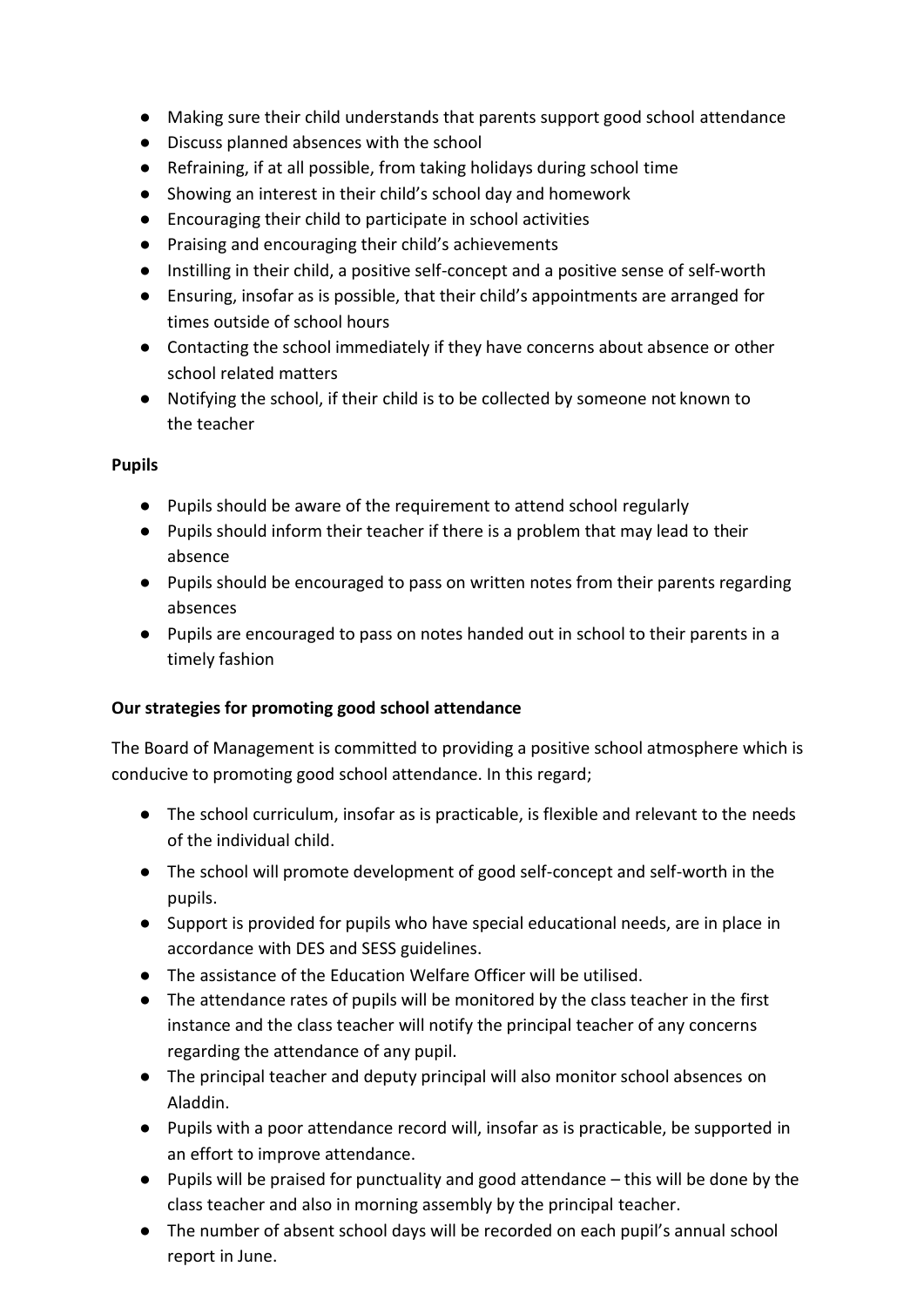- Parents will be contacted if there are concerns regarding lateness and/or school attendance.
- Letter will be sent to parents to inform them if their child is approaching 15 days of absenteeism – positively stating the importance of good attendance.
- Letter will be sent to parents if a pattern of late arrival or early collection to school emerges – positively stating the importance of coming to school on time.
- Certificates of attendance will be awarded during assembly at the end of term for pupils who have missed 3 days or less.
- Incidental stickers and certificates will be awarded by teachers for good attendance and improvement in attendance.

## **School Principal and Deputy Principal**

The school's principal teacher and deputy principal teacher will;

- Ensure that the school register is maintained in accordance with regulations.
- Check that the roll is taken daily and entered on Aladdin.
- Inform Tusla/NEWB
	- □ If there are any concerns regarding a pupil's attendance.
	- $\Box$  When a pupil has been absent for 20 days or more days during the course of the school year.
	- $\Box$  If a pupil has been suspended for a period of six days or more.
	- □ When a pupil's name is removed from the school register.
- Inform parents of a decision to contact Education Welfare Service of concern regarding their child's attendance
- Inform parents in writing when their child has been absent for 20 days or more and this information has been reported to Tusla
- Promote the importance of good school attendance among pupils, parents and staff.

## **Class teachers**

The class teacher will

- Take a roll call daily and enter on Aladdin
- Keep a record of explained and unexplained absences
- Keep absence notes for filing
- Promote good school attendance among his/her pupils
- Inform the principal teacher of any concerns regarding the attendance of any pupil.

## **Record/Communication**

Subject to the restrictions of the Data Protection Act, attendance, behaviour and academic records of the pupils who transfer to another primary school will be passed on to the principal teacher of the other school as soon as written confirmation of transfer has been received. Attendance, behaviour and academic records of pupils transferring to Burrane N.S. will be sought from the previous school once a pupil has been enrolled and is attending this school.